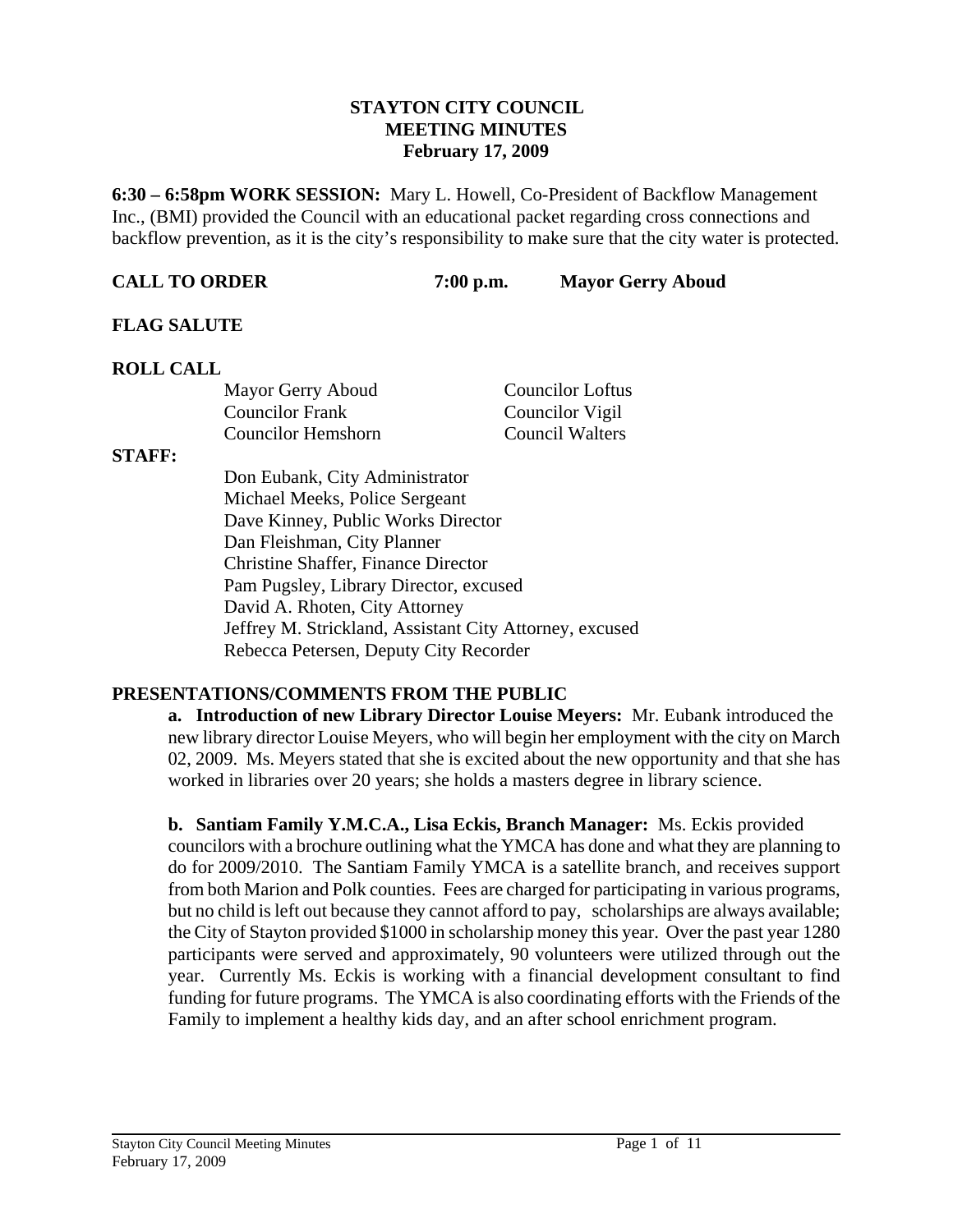#### Questions/Comments:

1. Using the word Christian could be determined as not appropriate.

 Ms. Eckis stated that no one from their organization is preaching/praying to children, the word Christian is being used to show good core values.

2. Can members from Stayton use the Salem facility for free since they have already paid a membership fee?

Ms. Eckis stated that Stayton does not charge a membership fee.

3. How many children were served with the \$1000 donation from the City?

Ms. Eckis explained that approximately 25% to 75% of children are subsidized or one out of five need assistance.

4. What are the current partnerships that the YMCA has?

Ms. Eckis stated that currently they are working with the Friends of the Family.

5. What facilities does the YMCA have access to?

 Ms. Eckis explained that they have access to school gyms, Regis fields, Camp Silver Creek and the local schools.

6. Are Marion County children included in the Stayton programs?

 Ms. Eckis stated that some of the programs include children outside the city limits of Stayton, but are in Marion County.

**c. Jack Fiske, Stayton, Oregon.** Mr. Fiske stated that he was part of the Charter Review Committee who spent many hours working on the draft document, along with the city attorney and facilitator. A lot of time and money has already been spent for the project, and he encouraged the council to approve the document and forward it to the citizens, as it's best for the community.

# **ANNOUNCEMENTS**

 **a. Additions to the Agenda**: None.

# **CONSENT AGENDA**

## **a. Approval of February 02, 2009 City Council Meeting Minutes**

**MOTION:** From Councilor Loftus, and seconded by Councilor Vigil, to approve the Minutes of February 02, 2009 as presented. Motion passed 5:0.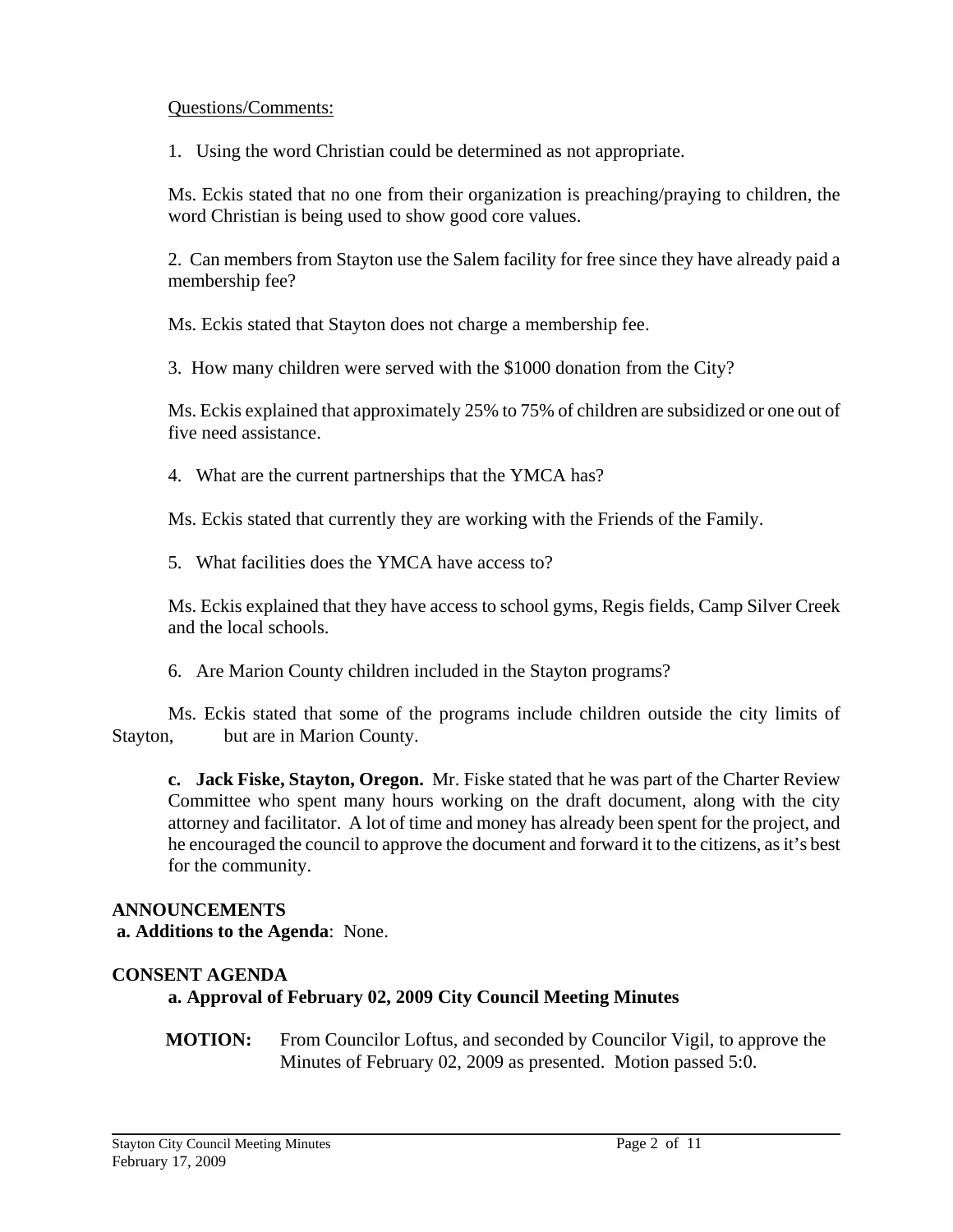#### **PUBLIC HEARING**

#### **Supplemental Pool Budget**

- **a. Commencement of public hearing:** The public hearing was opened at 7:25 pm.
- **b. Ex parte contact, conflict of interest, bias, etc.:** None.

**c. Staff Report:** Ms. Shaffer stated that staff is requesting to use an Inter Fund Loan from the Vehicle Replacement Fund to the Swimming Pool Fund, for the replacement of the pool boiler system.. If the system is not replaced it could fail and close the pool during the peak season for up to two months. Since the pool will be closed for boiler repairs, staff is also requesting to replace the pool lighting, which is covered by the Local Option Tax.

- **d. Proponent's Testimony:** None.
- **e. Opponent's Testimony:** None.
- **f. General Testimony:** None.
- **g. Questions from the Public:** None.
- **h. Questions from the Council:** None.
- **i. Staff Summary:** None.
- **j. Close of Hearing:** The hearing was closed at 7:29 pm.

#### **UNFINISHED BUSINESS**

#### **Fire and Security Alarm System**

**a. Staff Report:** Sergeant Meeks stated that an up to date Fire Alarm and Security System is needed. The City has received a letter from Rich Kingsley, Cammack-Kingsley Insurance, highlighting various reasons why a new up to date alarm system is needed. Documentation from the State Fire Marshall's office was also received encouraging a new system based on fire codes, for an automatic or manual fire alarm system at city hall, a manual and automatic fire alarm at the police department jail area, and a manual alarm at the theater. The theater and city hall need to be separated and an alarm at city hall needs to be installed.

## **b. Council Deliberation:**

1. Will there be one monitoring fee for all three buildings?

Sgt. Meeks explained that the monitoring fee includes intrusion and fire for city hall and police department, fire for the theater, and the theater will pay their own intrusion fee.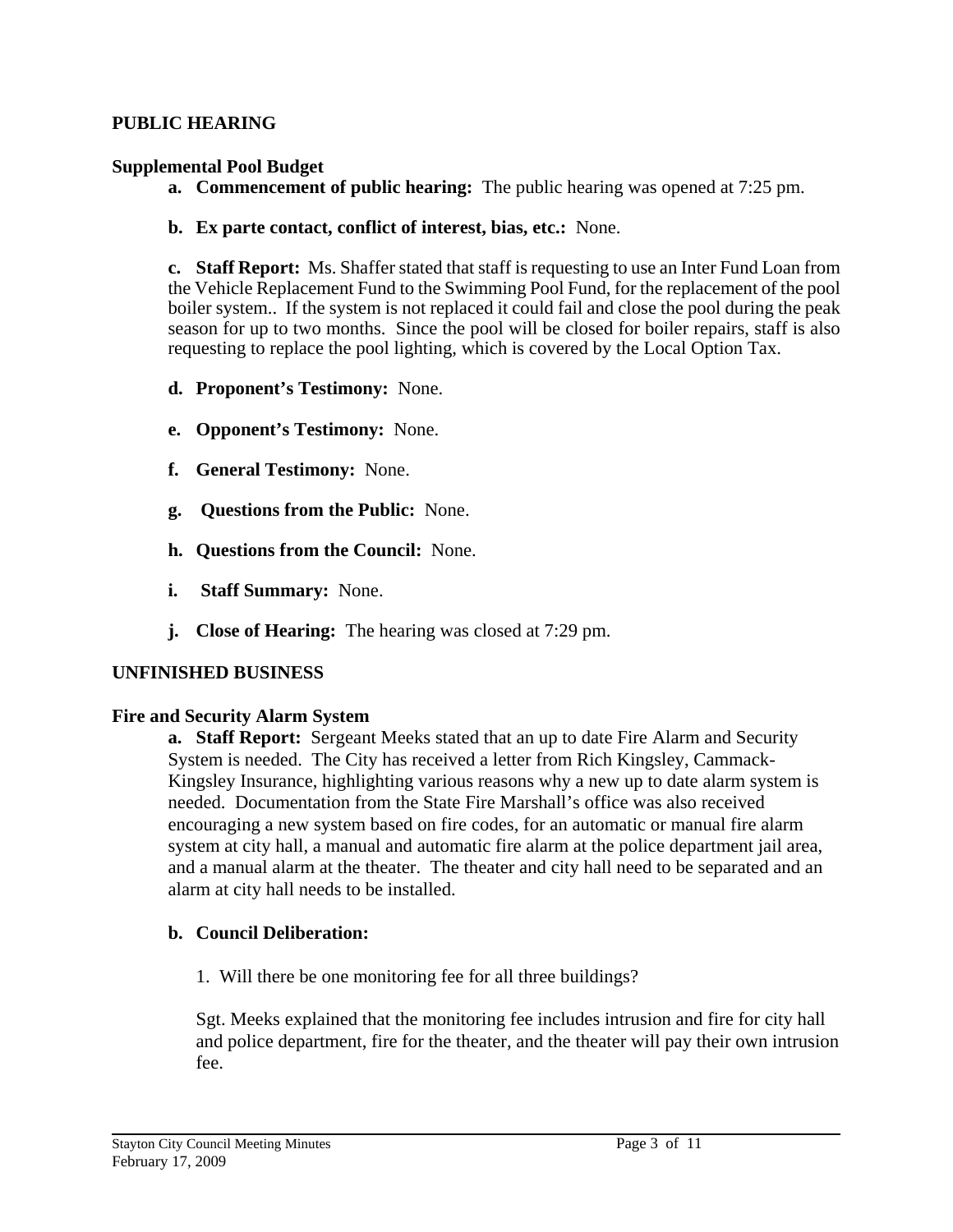2. If the State Fire Marshall's office is requiring the installation of the new system, then the city needs to comply.

3. The city is still liable if something happens, whether a new system is installed or not, as they have been made aware of the situation.

4. Since the city owns the theater building but leases it out, wouldn't it be the lessees responsibility to pay for the upgrades?

 Mr. Eubank stated that the Mexico's have agreed to pay half, which would be \$1400.

## **c. Council Decision:**

 **MOTION:** From Councilor Hemshorn, and seconded by Councilor Walters, to move to approve the purchase of the SAC alarm system estimated total cost of \$20,800 plus \$35.50 plus monthly monitoring fees.

**DISCUSSION:** The second "plus" should be removed as it appears that other fees would be involved.

## **AMENDED MOTION PASSED:** 5:0.

#### **Resolution No. 834 Adopting Supplemental Budget for 2008-09 Fiscal Year**

- **a. Staff Report:** Ms. Shaffer stated that staff recommends adoption of Resolution No. 834, which adopts a Supplemental Budget for the 2008-2009 fiscal year.
- **b. Council Deliberation:** None.
- **c. Council Discussion:**

**MOTION:** From Councilor Frank, and seconded by Councilor Hemshorn, to approve Resolution No. 834, which adopts a Supplemental Budget for the 2008-2009 Fiscal Year. Motion passed: 5:0.

#### **2009 Annual Oregon Liquor Control Commission (OLCC) Renewals**

 **a. Staff Report:** Sergeant Meeks stated that annually the police department reviews activities occurring at or near the vicinity of all licensed liquor establishments in Stayton, to determine what recommendation to make to OLCC. All reviews are completed in accordance with Resolution No. 653 that established guidelines and procedures to ensure equitable and consistent treatment of all liquor license applications.

## **b. Council Deliberation:** None.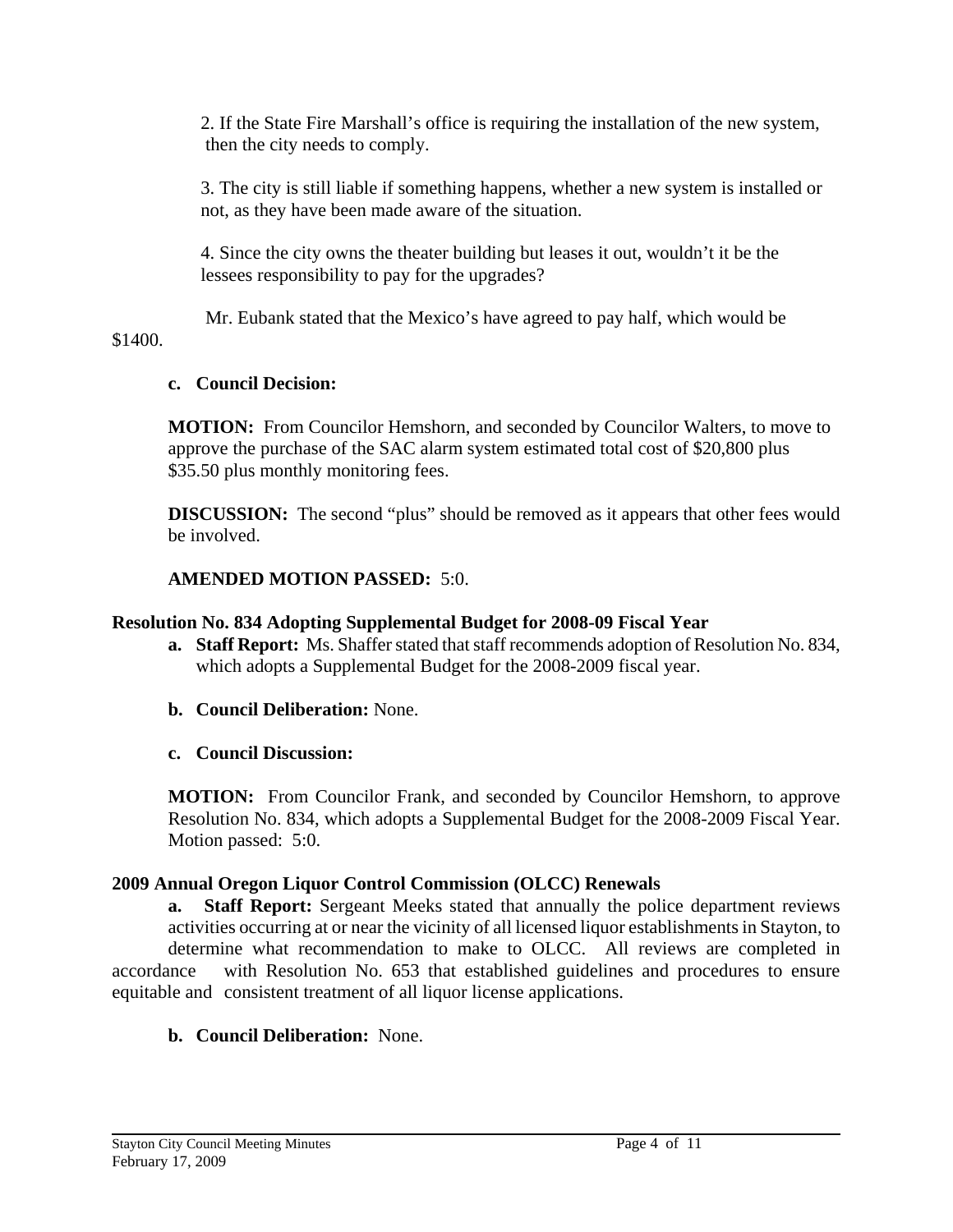## **c. Council Discussion:**

**MOTION:** From Councilor Hemshorn, and seconded by Councilor Loftus, to forward a favorable recommendation to OLCC for the 2009 Liquor License Renewals. Motion passed: 5:0.

## **Liquor License Application – New Establishment Stayton Moose Lodge**

**a. Staff Report:** Sergeant Meeks stated that and OLCC "Full On-Premises Sales" Liquor License for a new outlet has been requested by the Stayton Moose Lodge #2639. A background investigation has been completed of the applicants and nothing out of the ordinary was found. The city has no reason or legal authority to recommend denial of the application.

## **b. Council Deliberation:** None.

## **c. Council Decision:**

**MOTION:** From Councilor Loftus, and seconded by Councilor Vigil, to forward a recommendation approval to the OLCC regarding the application of the Stayton Moose Lodge. Motion passed: 5:0.

## **Award of Bid for Boiler and Water Heater at Pool**

**a. Staff Report:** Mr. Kinney stated that the existing boiler at the Stayton Family Memorial Pool is 15 years old and is near the end of its useful life. Pool staff has had numerous problems with the boiler, and calls to the mechanical contractor have become more frequent. The existing boiler is capable of heating the pool water consistently to 87 degrees, but the last time the boiler was fixed the contractor stated that the boiler was on its last legs, and that next time it fails a temporary fix may not work, and a major overhaul may be necessary and costly. The hot water heater for the showers also needs to be replaced.

Three bids were received for the replacement of the boiler: II-S Mechanical, Inc., \$55,400, CJ Hansen Company, Inc. \$86,474, and M.P.P. Piping, Inc. at \$56,320. II-S Mechanical, Inc. was the only bid received for the water heater at \$18,900. The Energy Trust incentives are at least \$3,600 for the new boiler and \$800 for the new water heater. The new equipment is expected to provide an estimated 10% to 15% energy consumption savings.

Staffs recommendation is to award II-S Mechanical the bid for the replacement of the boiler and water heater at the pool for \$74,300.

## **b. Council Deliberation:**

1. Specifications need to be set in order for the council to make a decision.

 Mr. Kinney stated that some of the contractors are Energy Trust certified and some are not, which makes it difficult when they are bidding the jobs.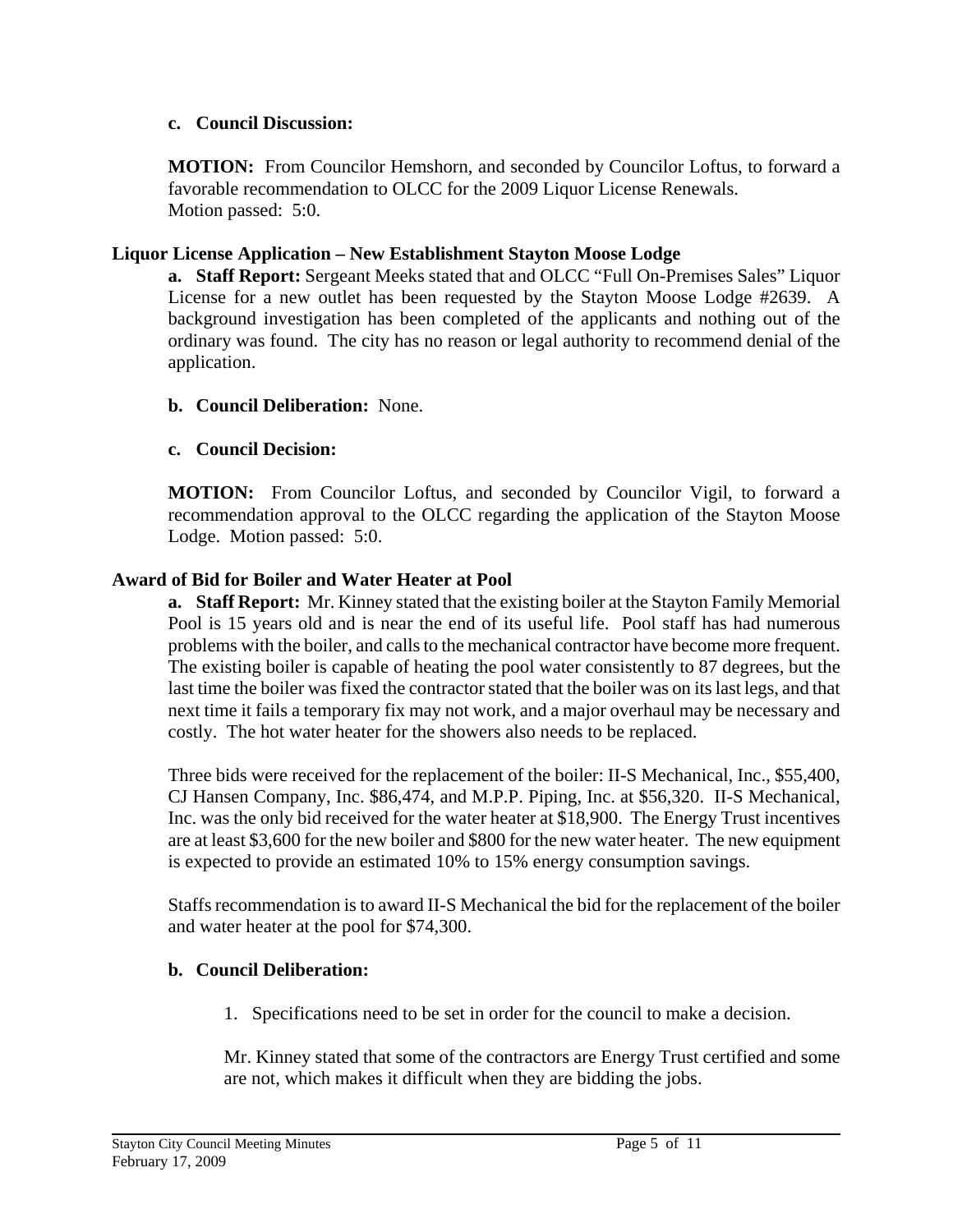2. Are any city employees related to the contractor that bid the job?

Mr. Kinney stated that he was not aware of any.

3. Why did the other bidders for the boiler not submit bids for the water heater?

 Rebekah Meeks, Pool Manager, stated that C. J. Hansen did put in a bid. Mr. Kinney stated that without the file he could not verify whether they did or not.

4. In the past the city has gotten burned because the wrong size of equipment has been purchased, is staff sure that this is the correct equipment?

 Mr. Kinney stated that the boiler proposed is oversized for the size of the pool to accommodate the amount of water being lost on a daily basis, approximately 5,000 gallons a day from a leak When the source of the leak is found, the use of the boiler will be scaled back.

5. Do the contractors need to be certified by the Energy Trust in order for the city to receive a rebate?

 Mr. Kinney answered in the affirmative and stated that the contractors have to go through a certification service with the Energy Trust of Oregon in order to qualify.

6. Is there a system known where a boiler can not only heat the pool water, but the pool showers as well.

 Mr. Kinney stated that such a system exists, but you would have to redesign and modify the pool in order to use it, which is not cost effective. Ms. Meeks stated that since they use both fresh water and salt water, it should never be mixed.

 7. When the pool is down for maintenance can the paint that's flaking off in the men's shower be repaired?

Ms. Meeks stated that the issue of flaking paint has been repaired, but that when the pool is closed general maintenance will be conducted.

8. Mr. Kinney explained that the procurement procedures do need to be standardized.

## **c. Council Decision:**

**MOTION:** From Councilor Hemshorn, and seconded by Councilor Vigil, to move to award the replacement of the boiler and water heater at the Stayton Family Memorial Pool to II-S Mechanical for \$74,300. Motion passed: 5:0.

## **Award of Bid for Lighting Replacement at the Pool**

**a. Staff Report:** Mr. Kinney stated that over the past several years the lights above the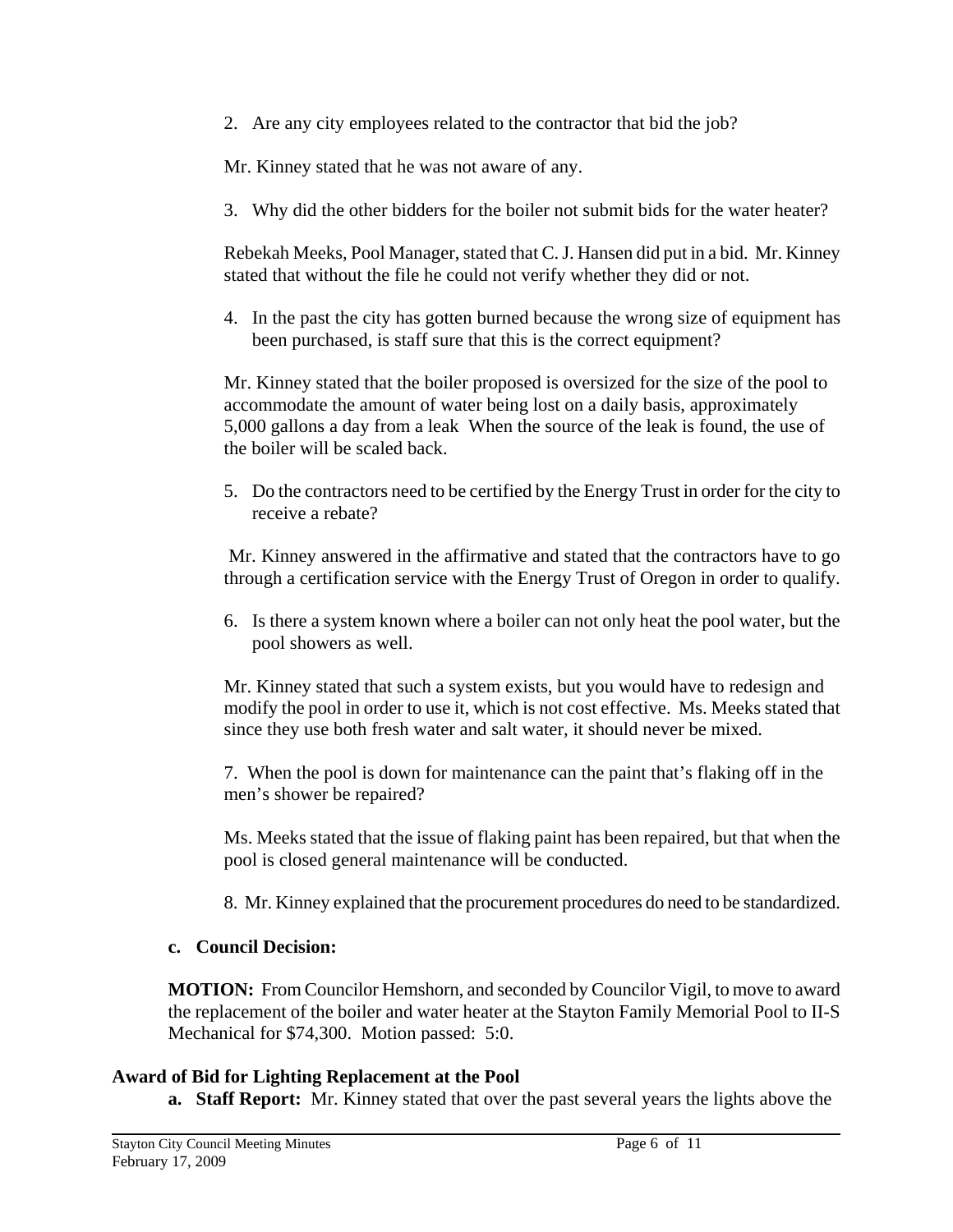pool have burned out on a regular basis. The City had the Energy Trust of Oregon perform an audit of the pool in December 2008, and a lighting contractor evaluated light coverage, measured current foot candle readings, reviewed alternate types of lighting fixtures and lamps. Staff has concluded that it will be more cost effective and energy efficient to relocate and replace both the fixtures and install new T-5 lights rather than continuously replacing the existing metal halide lights in the existing fixtures.

Three bids were received for the replacement of the existing fixtures with new 250 watt metal halide fixtures. Pioneer Electrical Contracting, Inc. \$10,250., Crawford Electric \$11,190. and Pacific Coast Electric at \$8,985. Two proposals were received for the installation of new T-5 fixtures, Pacific Coast Electric at \$9,425,90, and Jimco Electrical Contracting, Inc. Estimated Installation Cost of \$14,980., *minus* Energy Trust of Oregon Incentive (\$1,480), *minus* Business Energy Tax Credit (\$4,569), Net installation cost \$8,931.

 After reviewing the two options, staff is recommending the bid be awarded to Jimco Electrical Contracting, Inc., as they can better meet the City's needs

 For the record, Mr. Kinney stated that the Finance Director's husband is a partner in the Jimco firm.

## **b. Council Deliberation:**

1. When will the city be receiving the funds from the incentives and tax credits?

Mr. Kinney stated that the Energy Trust incentive will take approximately  $30 - 45$  days, and the burden for the business energy tax credit is on city staff, to make sure that the paper work is in order for the tax credit to be sold.

- 2. The funding for replacing the lights will come from the Local Option Tax money.
- 3. Are there buyers for the tax credit?

 Mr. Kinney stated that there are businesses waiting to buy tax credits, as they get annual earnings of 10 % to 12% when they purchase.

4. Are the two bids identical with the exception of the Energy Trust incentives?

The two bids were not the same because of the types of fixtures proposed in each bid.

5. Why was the council not privy to the information of the relationship between the finance director and the contractor?

 Mr. Kinney stated that he and Ms. Meeks were working on the proposal and that he was not made aware of the relationship until the Friday afternoon before the council meeting, after the council packets had already been distributed.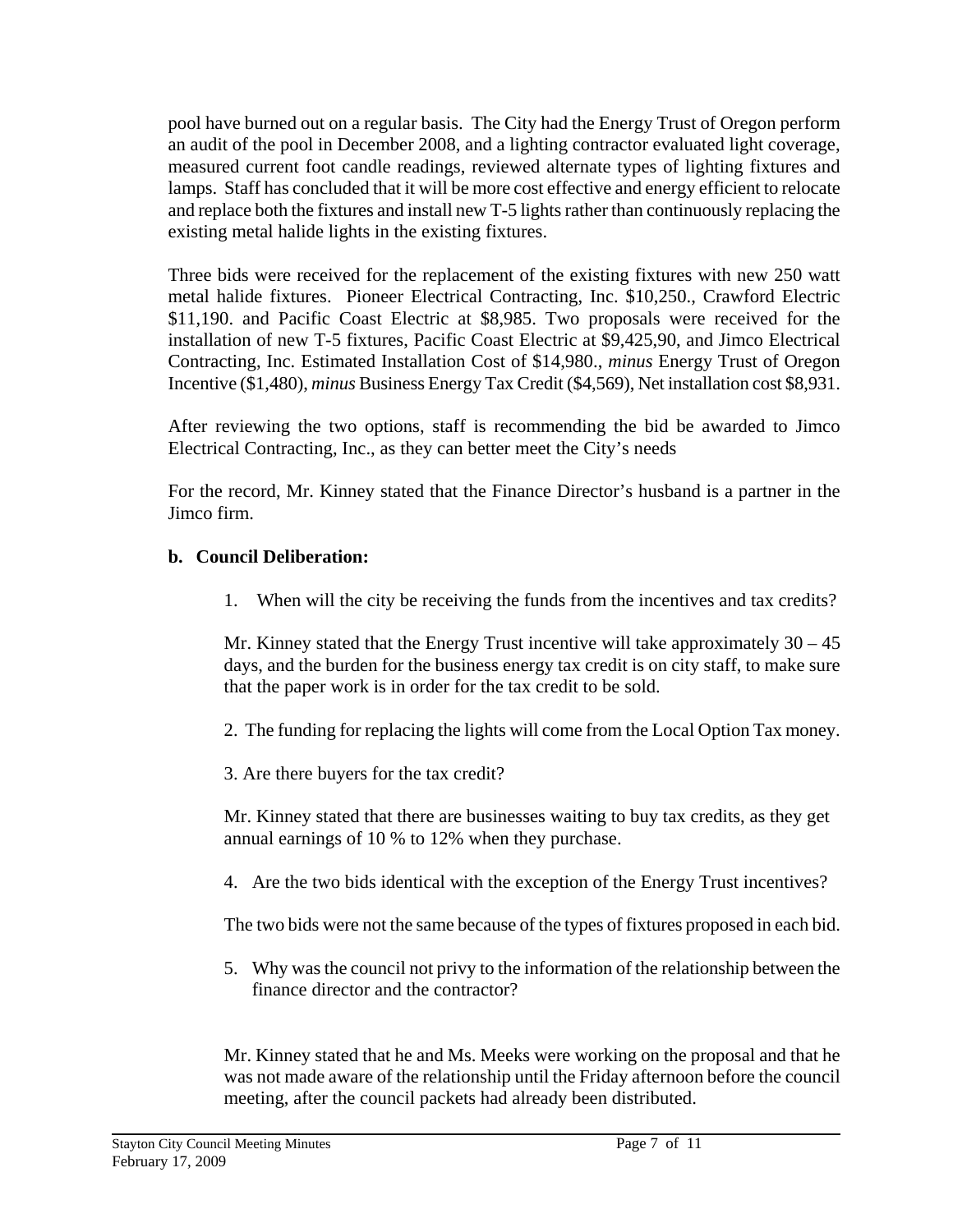6. Do the lights meet the requirements of today's energy use, and are they compatible with the chlorine at the pool?

 Mr. Kinney stated that the new lights meet the current energy codes as well as the standards that will be required in 2010, and that they are compatible with the

pool.

## **2. Council Decision:**

 **MOTION:** From Councilor Vigil, and seconded by Councilor Hemshorn, to move to award the replacement of the lighting at the Stayton Family Memorial Pool to Jimco Electric for the amount of \$14,980.

**DISCUSSION:** The city should not be awarding a contract to the finance director's husband, as no set criteria has been established for the bidding process. The city has a moral obligation to look at three certified energy contractors, and should suspend making a decision at this time.

 Is there a time constraint that the city is under in getting the work done? Ms. Meeks stated that at this point it is an OSHA issue as the pool cannot operate without lights.

 The decision should not be delayed as the pool should not be closed twice, if the city were to go through the bidding process again, the numbers would probably not be much different than what the Jimco bid is.

 How soon will the bidding process be changed/implemented? Mr. Kinney stated that in 90% of the cases the bidding process will be modified, but for minor street repairs and small projects it would not be cost effective to utilize a mechanical engineer or electrical engineer.

# **MOTION PASSED:** 3:2 (Frank & Loftus)

# **STAFF/COMMISSION REPORTS**

# **City Administrator's Report – Don Eubank**

**a. Community and Recreation Grant Funds:** Mr. Eubank stated that during the 2008- 2009 Budget process, the Budget Committee created a Community Grant Program and a Recreation Program Grant. Due to the down turn in the economy and the city's desire to move forward with various essential programs, staff is recommending that any future grants be deferred until near the end of this budget cycle.

In response to a question as to what is pending, Mr. Eubank stated that a neighbor to neighbor program has applied for a grant. Consensus from the council was to hold off.

**b. Charter Review Update:** Mr. Eubank stated that after the council's last meeting, comments were received from the Mayor and various council members, some of the comments appear to be a misunderstanding of various sections of the document. With all of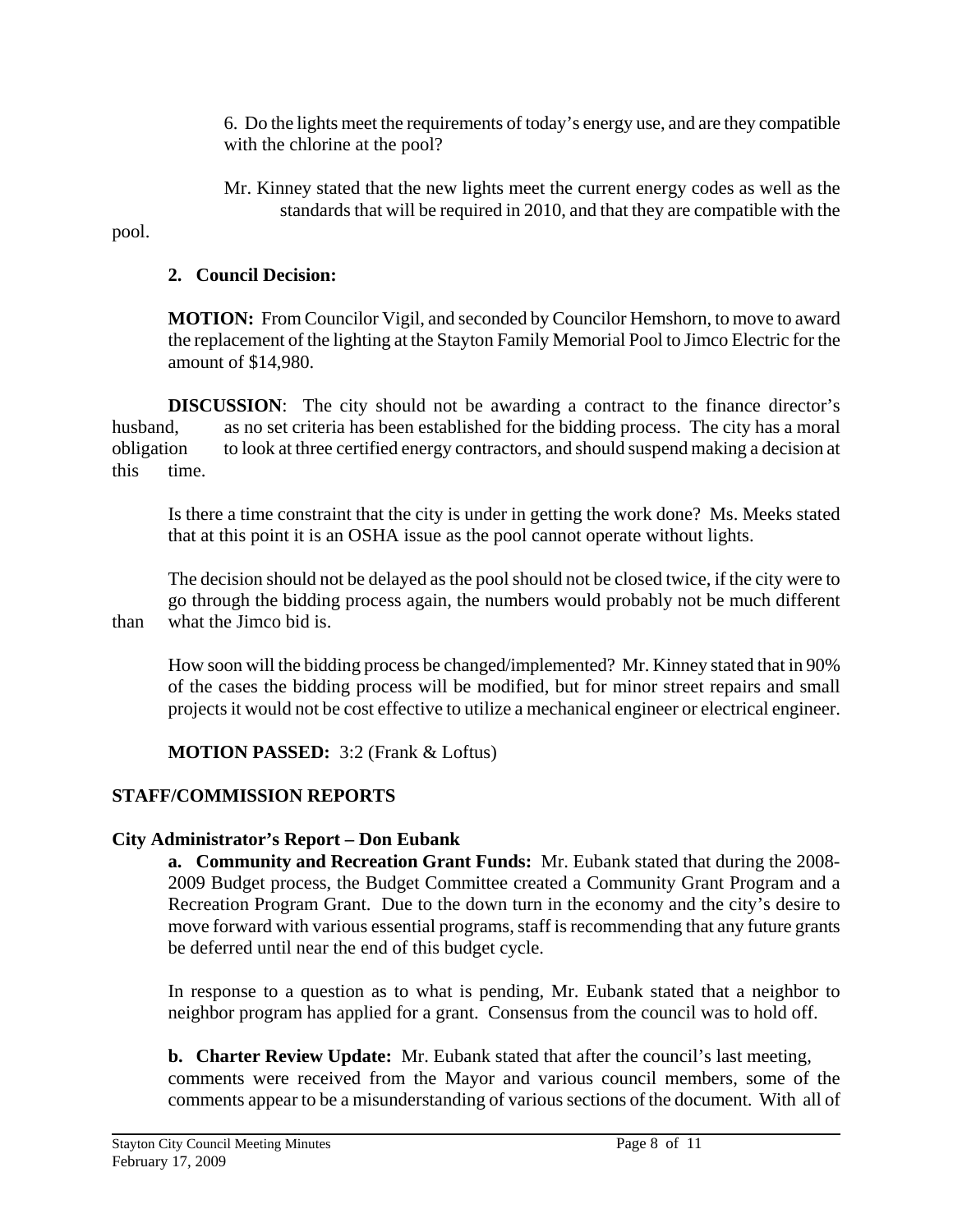the various comments that need to be reviewed so nothing is left out, a possible work session needs to be held to discuss the changes.

## Comments:

- It would be a real shame for the council to change the draft document, as numerous hours were invested by the citizen committee, city attorney, and staff to arrive at the proposed draft.
- A work session with a representative from the Charter Review Committee, and not a City Councilor that served on the committee, needs to take place. It would be helpful to know why the committee changed/added certain language.
- Don't start the entire document over, take the current document and rebuild on it.
- Some of the changes in the draft have weakened the council which is not good, and citizen rights have been overlooked in updating the documents.
- Committees make recommendations to the governing body, and the governing body has the final decision.
- Don't waste anymore time on technicalities but spend the time on philosophy and where the city wants to be.
- Much discussion was spent on whether or not to bring in and individual that could speak to citizen rights and explain them to the council.
- If "experts" wish to come and speak to the council they need to place their comments in writing, then the council can decide if they wish to contact them.

Summary: Staff will take the current document (Rhoten's updates) and input the various comments under each section from the council/mayor (but not list who said what) then the council can discuss it easier.

# **Finance Director's Report – Christine Shaffer**

**a. Monthly Finance Department Report:** Ms. Shaffer stated that the disconnect customers were fairly consistent with previous months, and that no first time offenders were added.

# **Public Works Director's Report – Dave Kinney**

- **a. January Monthly Operating Report:** No discussion.
- **b. Street Projects for 2009:** Mr. Kinney reviewed various public works projects.

# **Police Sergeant – Michael Meeks**

**a. Annual Crime Statistical Report:** Sergeant Meeks reviewed the Annual Statistical Report for 2008, and explained the clearance codes. Stayton has a high rate of 88.2% of crimes that are cleared, meaning that there usually has been an arrest in the case.

It was noted (from a councilor) that recently a burglary had taken place at a local citizens home, and that the officer responding to the call handled it in a very efficient manner.

# **Library Director's Report – Pam Pugsley**

 **a. January Activities/Statistics:** There was no discussion.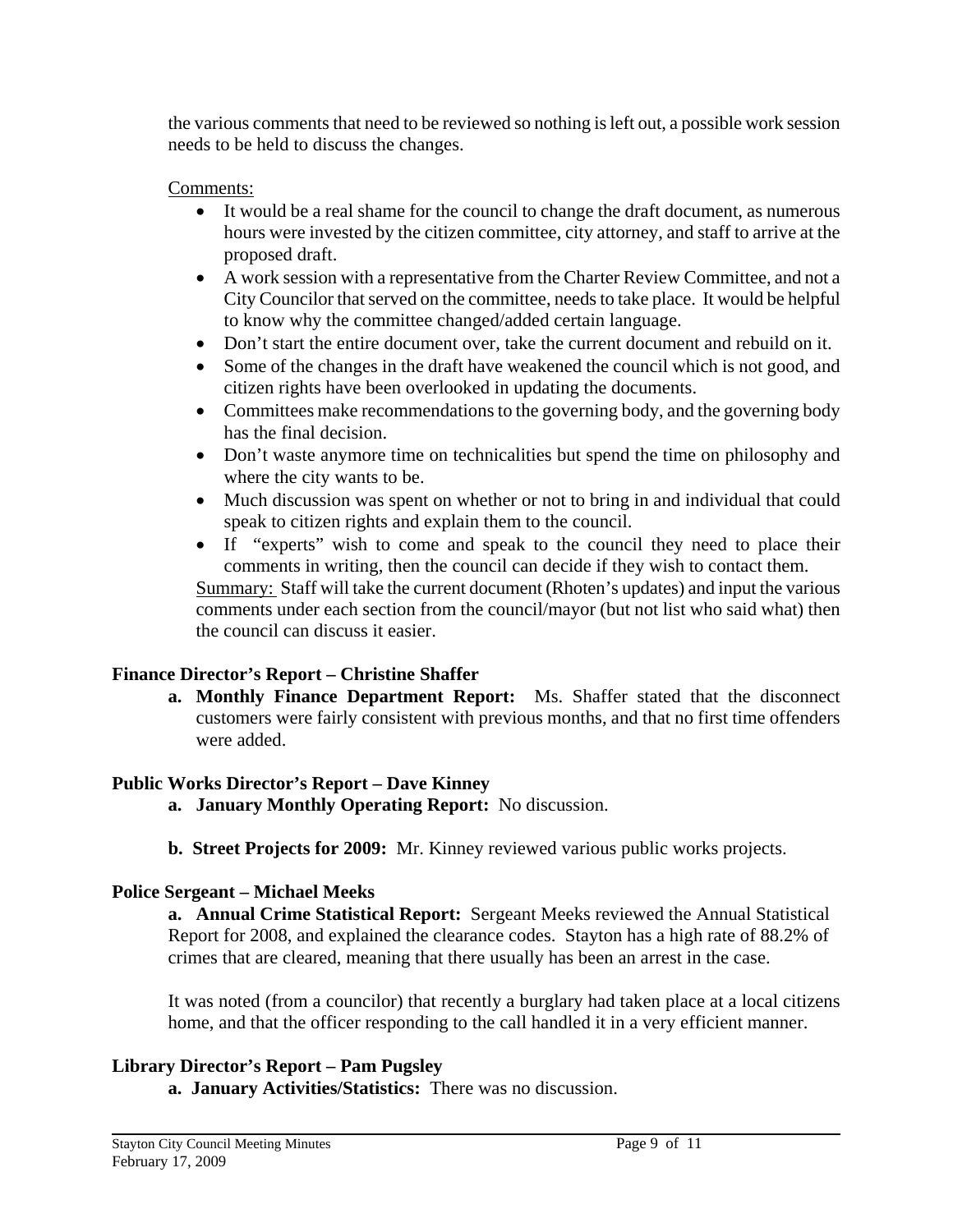#### **Pool Manager – Rebekah Meeks**

 **a. January Monthly Operating Report:** No discussion.

#### **PRESENTATIONS/COMMENTS FROM THE PUBLIC**

**a. Larry Emery, Stayton**. Mr. Emery stated that the new wheel chair ramp in front of the Library needs a marked crosswalk, and encouraged staff to contact Marion County to let them know. Also, the front door at the Public Works Administrative Office needs to be ADA accessible.

#### **BUSINESS FROM THE CITY ADMINISTRATOR**

**a. Marion County Coordinating Council:** Mr. Eubank stated that the city has been contacted by Marion County Public Coordinating Council to hold a meeting April 06, 2009, 6:00 pm in the south end of the Community Center, prior to the regular council meeting to discuss what they have done and what they plan to do in the next fiscal year.

#### **BUSINESS FROM THE MAYOR**

 **a. Appointment of Michael Aus to the Budget Committee:** The appointment of Michael Aus to the Budget Committee was unanimous.

#### **BUSINESS FROM THE COUNCIL**

**a. Bollards Update:** Citizens have asked when the bollards will be removed, as they have had difficulty in the turn around process.

**b. Disclosure on contracts:** Policies for the bidding process needs to be established by the Council for staff to follow.

**c. Wireless:** What would it take for Stayton to go wireless? Mr. Eubank stated that over the past ten years a couple of companies surveyed the Stayton area and determined that it wasn't feasible at that time in Stayton. The last survey was completed about 2 ½ to 3 years ago.

Ken Cartwright, Stayton. Mr. Cartwright stated that he was involved with negotiations in the Sublimity Water Tower radio transmitter. At the same time the company was interested in wireless but they never put anything up even though they were paying rent for a long time. Their survey along with SCTC and Wave conducted a survey that it wasn't feasible as there is no money in it for free wi-fi.

 In Hermiston all of the trains that go in/out of the station are done wireless, and the entire county is wireless.

#### **ADJOURN**

There being no further business, the meeting was adjourned at 9:30 pm.

APPROVED BY THE STAYTON CITY COUNCIL this  $2^{nd}$  day of March 2009 by a VOTE